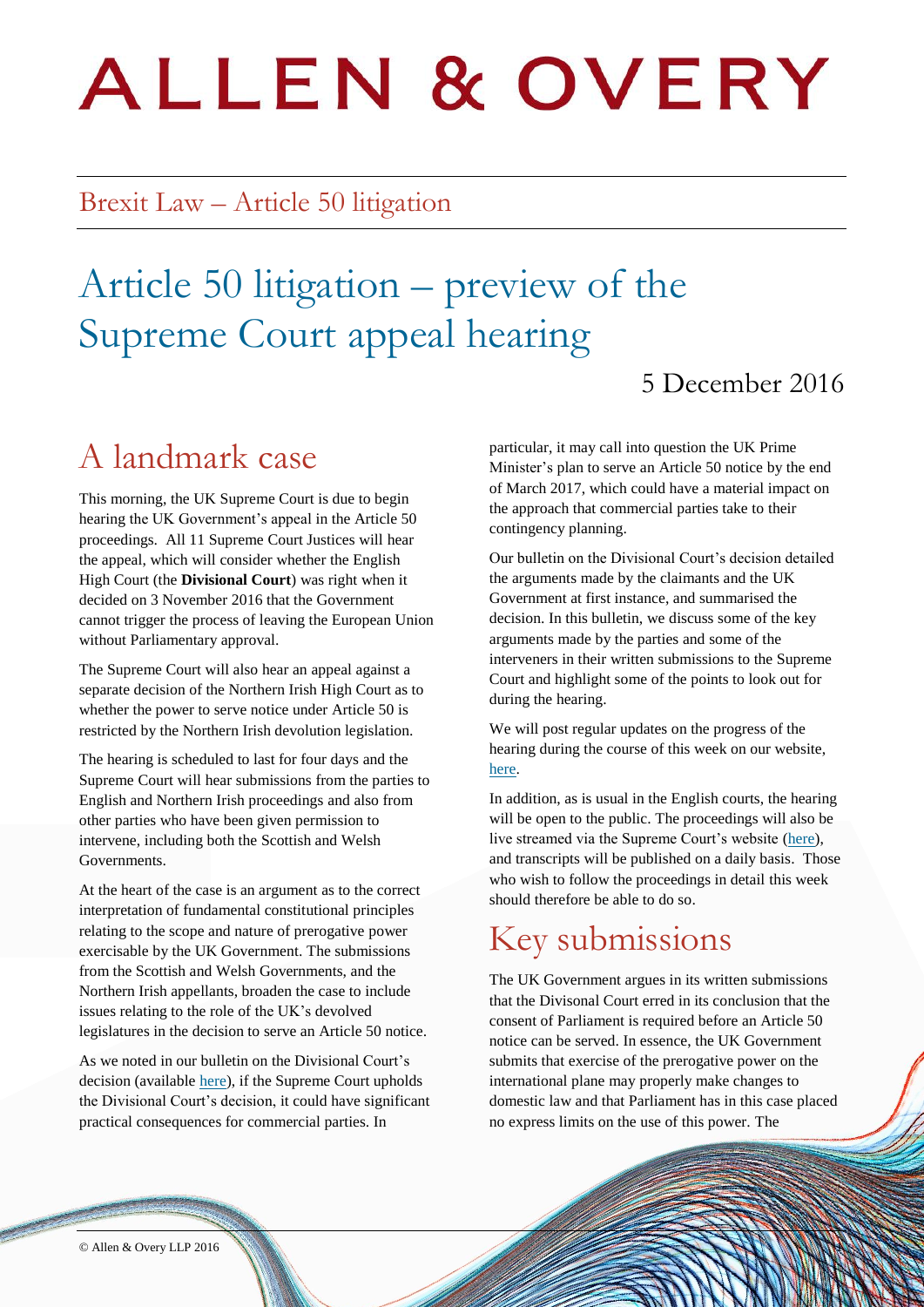Government has refined the arguments it made before the Divisional Court, focusing on the fact that the UK has a dualist constitutional system, which means that individual rights and obligations created by treaties must be passed into domestic law by Parliament. The Government asserts that a consequence of this dualist system is that, where Parliament has chosen to implement a treaty through legislation, this carries no implicit restriction on how the Government should act in relation to that treaty on the international plane.

The claimants submit that the Divisional Court's decision was correct. They argue, among other things, that the Government fails to recognise in its submissions the exceptional nature of the European Communities Act 1972 (**ECA 1972**) and of the rights conferred by the EU Treaties. They refer to a series of constitutional law principles, including the principle of Parliamentary sovereignty and the limits it places on the exercise of prerogative power where action taken on the international plane will defeat statutory rights and the principle that if Parliament intended to legislate to defeat fundamental rights it would have made this clear. They argue that applying these principles, the contents of the ECA 1972 show that Parliament intended that the Government should not enjoy a prerogative power to defeat statutory rights and that, in any event, as a matter of common law the Government has no such power.

The Scottish and Welsh Governments, and the appellants in the Northern Irish case, echo the English claimants' case. The Scottish Government suggests that under the Claim of Right Act 1689 and the Acts of Union, Scots law may even place greater restriction on the prerogative than English law. These parties also assert that the use of the prerogative to serve an Article 50 notice would be unlawful given its effect on their respective devolution settlements. Further, they make a range of submissions based on the "Sewel convention", under which the UK Parliament will not normally legislate with regard to devolved matters without the consent of the relevant devolved legislature.

The Scottish Government invites the Supreme Court to find that the Sewel convention is "*engaged*" and argues that the "*constitutional requirements*" referred to in Article 50 include that convention even if it is not legally enforceable. This is cited as an additional reason why a notice cannot be served using the prerogative powers.

The appellants in the Northern Irish proceedings go further, saying that the UK Government is obliged to at least seek the consent of the Northern Ireland Assembly, even if Parliament is not necessarily bound by the response.

The UK and Northern Irish Governments reject these arguments and submit that there is no restriction on the prerogative imposed by the relevant devolution legislation or constitutional convention.

The parties, the various Governments and the other interveners (who include a group of expatriates, the Independent Workers Union of Great Britain and a group called Lawyers for Britain Ltd), make many further submissions on related points and with differing degrees of emphasis. For example, the Independent Workers Union of Great Britain submits (among other things) that a decision to withdraw from the EU has to be made with the consent of all four of the UK's democratically elected legislatures. Copies of all submissions are available on the Supreme Court's website, [here.](https://www.supremecourt.uk/news/article-50-brexit-appeal.html)

## What to look out for

The crux of the case is the proper scope and nature of the prerogative power. Arguments in this area will therefore be of particular interest.

It will also be interesting to see whether there are particular issues on which the Supreme Court asks questions. It is common for Supreme Court Justices to be relatively interventionist and to test the arguments raised by counsel or explore areas which they consider to be of particular significance (although given that all 11 Justices are sitting in this case and the timetable for oral submissions is tight, it may be that in practice any interventions will be relatively brief).

It will be particularly noteworthy if the parties are asked to make oral submissions on the question of whether an Article 50 notice is revocable. The Divisional Court did not consider this question, simply noting that it was common ground between the parties that an Article 50 notice cannot be revoked. The UK Government, the claimants and the Scottish and Welsh Governments have variously submitted that the Supreme Court should proceed on the same basis as the Divisional Court and that the question is of no practical significance in any event. Some of the Northern Irish appellants have submitted that the better construction is that service of an Article 50 notice is irrevocable, but acknowledges that other interpretations are "*at least arguable*".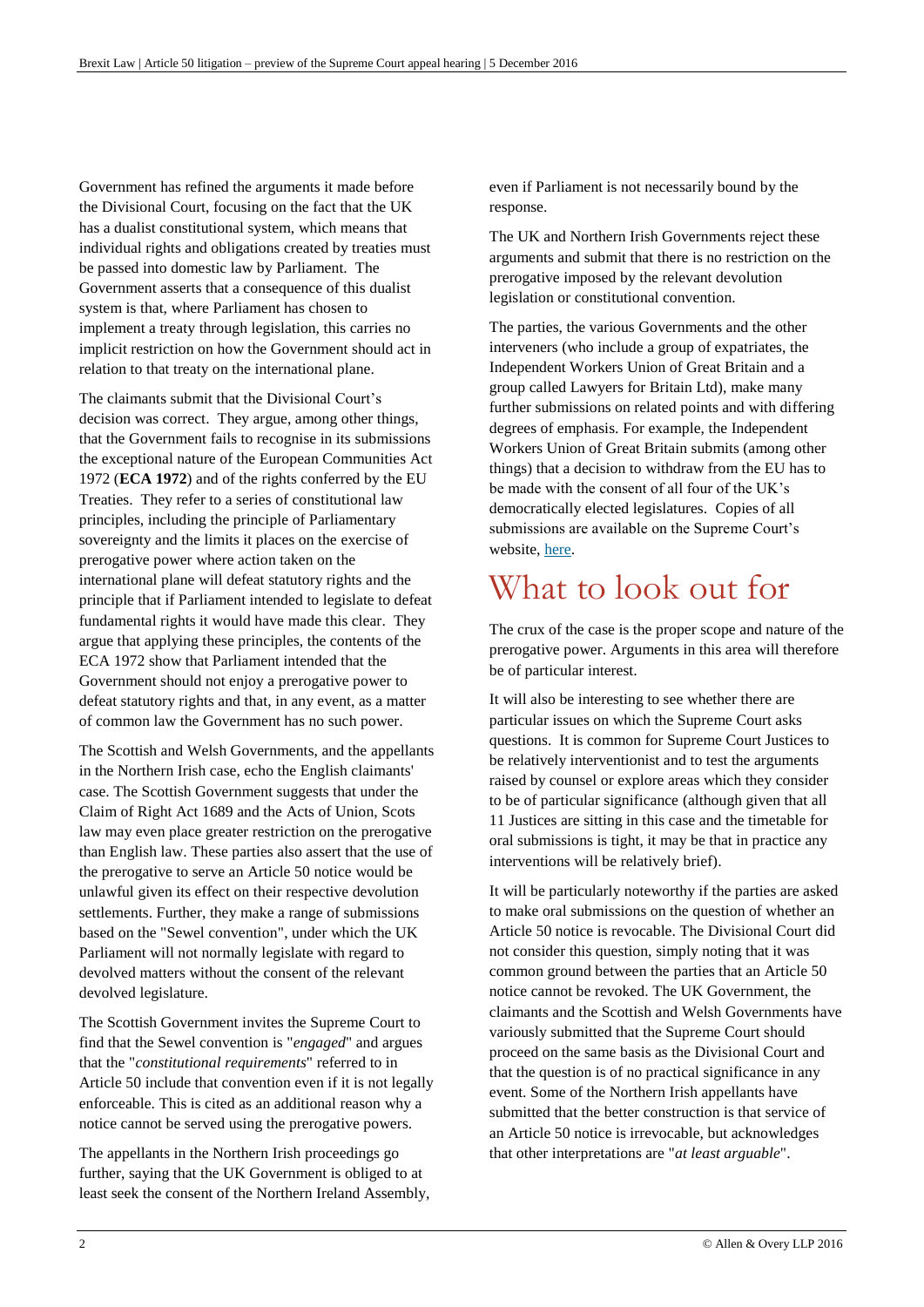One reason why this point is significant is that the question of whether an Article 50 notice is irrevocable is one of European law. As such, if the Supreme Court takes the view that it must answer the question, it may decide that it must refer it to the Court of Justice of the EU. This would almost certainly delay the date of service of an Article 50 noticebeyond March 2017.

Similarly, if the Supreme Court focuses on the question of whether the Sewel convention is engaged or the consent of the devolved legislatures is required that will also be of interest, as if the Court decides that the devolved legislatures must have a role, that could also make it more difficult for the Government to be in a position to serve an Article 50 notice by the end of March.

As indicated above, we will post regular updates on the progress of the hearing during the course of this week on our website[, here.](http://www.allenovery.com/Brexit-Law/Pages/Article-50.aspx) We will also report in detail on the Supreme Court's judgment when it is handed down, which is likely to be in January 2017.

# Your Allen & Overy contacts



Karen Birch Counsel Litigation – London Tel +44 20 3088 3737 [karen.birch@allenovery.com](mailto:karen.birch@allenovery.com)



Thomas Cusworth Associate Litigation – London Tel +44 20 3088 2453 [thomas.cusworth@allenovery.com](mailto:thomas.cusworth@allenovery.com)



Sarah Garvey Counsel Litigation – London Tel +44 20 3088 3710 [sarah.garvey@allenovery.com](mailto:sarah.garvey@allenovery.com)



Jon Turnbull Associate Litigation – London Tel +44 20 3088 3326 [jon.turnbull@allenovery.com](mailto:jon.turnbull@allenovery.com)



Andrew Denny Partner Litigation - London Tel +44 20 3088 1489 [andrew.denny@allenovery.com](mailto:andrew.denny@allenovery.com)

If you would like to discuss the issues raised in this paper in more detail, please contact Karen Birch, Sarah Garvey, Andrew Denny, Thomas Cusworth or your usual Allen & Overy contact.

#### **This article is one of a series of specialist Allen & Overy papers on Brexit. To read these papers as they become available, please visit: [www.allenovery.com/brexit.](http://www.allenovery.com/brexit)**